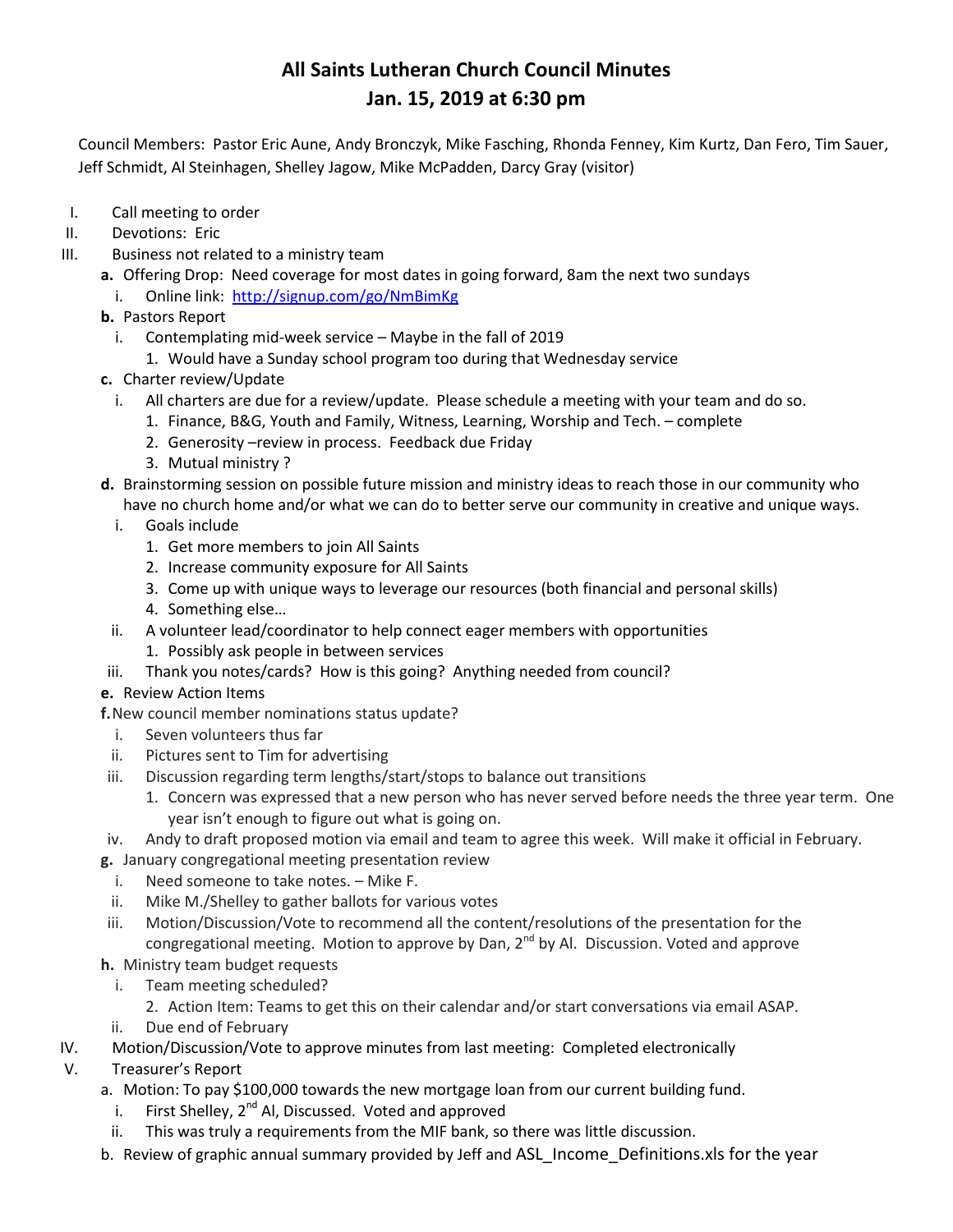- c. December reports motion to approve by Shelley, 2<sup>nd</sup> by Tim. Discussion. Voted and approved
- d. November reports to be reviewed at January meeting.
- e. Discussion regarding allocation of expenditures
	- i. Concern is for atypical expenditures (i.e., not normal bills).
- ii. Current system/process does not seek agreement/consensus before expenses are made. This causes unnecessary disagreement/stress. What can we do to avoid such situations in the future?
	- 1. Recent example was mailer for open house. Given this was a G&G event, some on council believed it would be a G&G expense. Presently, expenses were applied to building fund.
		- f. New building team had discussed this activity/expenditure
		- g. Future mailers would come out of the MM budget if funding allows.
- VIII. Ministry Team Updates –

### **a. Youth and Family –**

- i. Ice Fishing event March  $10^{th}$ , lake TBD
- ii. Rhonda contacted Waconia Ice arena. April 28<sup>th</sup> in the afternoon
- iii. Discussing budget with team

### b. **Learning Team** –

- i. Everything going well
	- 1. Planning to meet with current Sunday school teachers on how to maintain good attendance and review the fall
- ii. New youth position update
	- 1. We received an application. Her desire is a full-time spot.
		- a. Synod recommends considering a full-time spot or an associate pastor (\$62k)
		- b. Original team will regroup and possibly include a few senior high parents

### **c. Building and Grounds**

- i. Creating an annual checklist of mandatory maintenance
- ii. Working weekend update? waiting for the storage strategy
- iii. Cross plans
	- 1. We have two donors who will cover the cost
	- 2. Working with a local construction firm to rework the old cross to modernize it
	- 3. Need make sure no shadow will show up on screen area.
- iv. Meeting this Thursday to come up with a church storage strategy
- v. Dry system had an alarm in December because the compressor had tripped. Added a second contact in the event Eric isn't around.

### **d. Finance** –

- i. Loan is active and being paid on.
- ii. Are we done paying Miller? yes

### *f.***Generosity and Gratitude**

- i. New electronic giving cards update? Becca making them now. Hope to have them soon.
	- 1. Working on other cards for visitors to put in the offering plate
- ii. Campaign plans
	- 1. Schedule starting next month
	- 2. Messaging/strategy?
		- a. E.g., Building
			- i. \$7k/month for mortgage and expenses
			- ii. Split any extra between extra between principal payments and future building improvements (parking lot, signage…)
		- b. Strategy isn't figured out yet. Will share with council before it is sent out to the congregation.
- iii. Plans for electronic giving? Darcy helping sign people up. Mike to talk before services advertising
	- 1. Will do when we put the cards out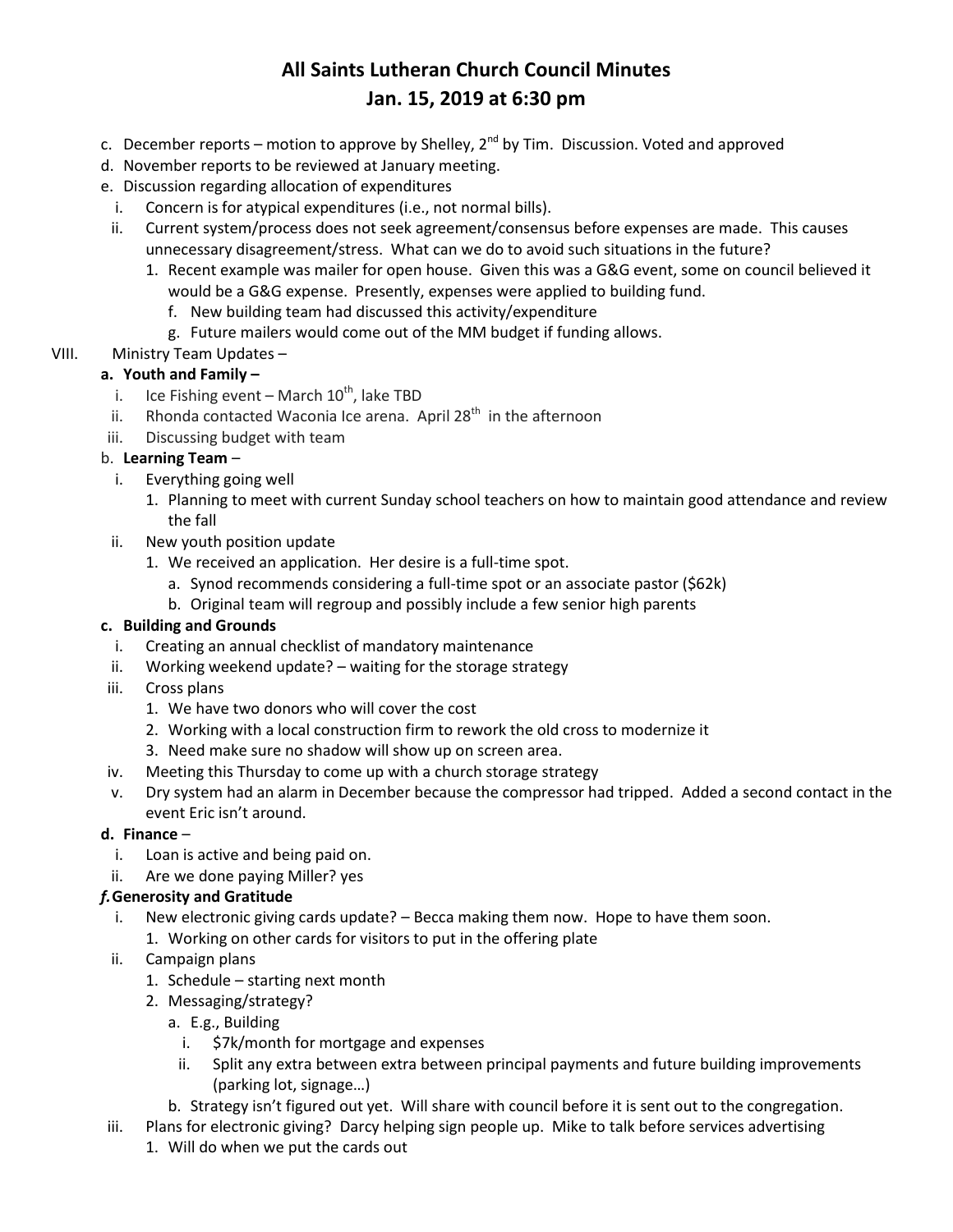- iv. Dec.  $9^{th}$  open house review
	- 1. Went well. Had a handful of people. Mailer helped bring people in for the Christmas program
- v. Chamber of Commerce update? Mike M. to be meeting with Karen about this
- vi. Charter status Sent to Andy. Feedback from council due Friday.

### **g. Witness Ministry Team** –

- i. How did all the fund raising go for community outreach?
	- 1. Hope for the holidays tree Got all of the gifts covered. May look for a local group next year to do something similar
	- 2. Adopt a senior program was received well. Will continue
	- 3. Single dad outreach went really awesome. Much more things donated than were requested

#### **h. Worship and Tech Ministry Team** –

- 1. Decision on the screen? Sounds like we're sticking with the wall for now. More research to do.
- 2. \$100 per month for Tech. Support position to support electronic presence each Sunday. Expectations listed below.
	- a. All Saints Tech Job description:
		- i. Be available each Sunday (when possible) services 8:00, 9:00 & 10:15 for tech support. (In person or remote)
	- ii. Maintain equipment and troubleshoot problems.
	- iii. Train other tech participants in starting, running and shutting down equipment.
	- iv. Provide ideas and work with worship committee members on providing meaningful & a worshipful tech presence at All Saints Lutheran.
	- v. Take time to worship each Sunday when present.
	- vi. Be prayerful and respectful of opinions of staff and congregation. We are all in this together.
	- vii. Be aware of the awesome results of work and take time to be appreciated by others and reflective of God's presence.
	- viii. Discussion
		- 1. Should we do a scholarship instead of hiring as an employee? Position will report to technology team.
	- ix. Motion: to compensateTech Support position (currently filled by Toby) for \$100/month for six months to serve as the above describe technology position with an educational stipend.
		- 1.  $1^{st}$  by Andy,  $2^{nd}$  by Al. Discussed. Voted and approved.
- 3. We also need \$50 for one Power Point site licenses. Second computer can use the free ppt. viewer a. We are in need of 1-\$50 Power Point software packages to create: announcements and
	- presentations
	- i. <sup>st</sup> by Shelley and 2<sup>nd</sup> by Jeff. Discussed. Voted and approved

### **i.Mutual/Personnel Ministry Team** –

- i. Employee handbook creating at January 28th team meeting. Will give an update at February council meeting
- IX. Adjourn Meeting with Lord's Prayer
	- a. Motion by Mike,  $2^{nd}$  by Eric
- X. Next Meeting: Feb. 19, 6:30 pm– All Saints Lutheran